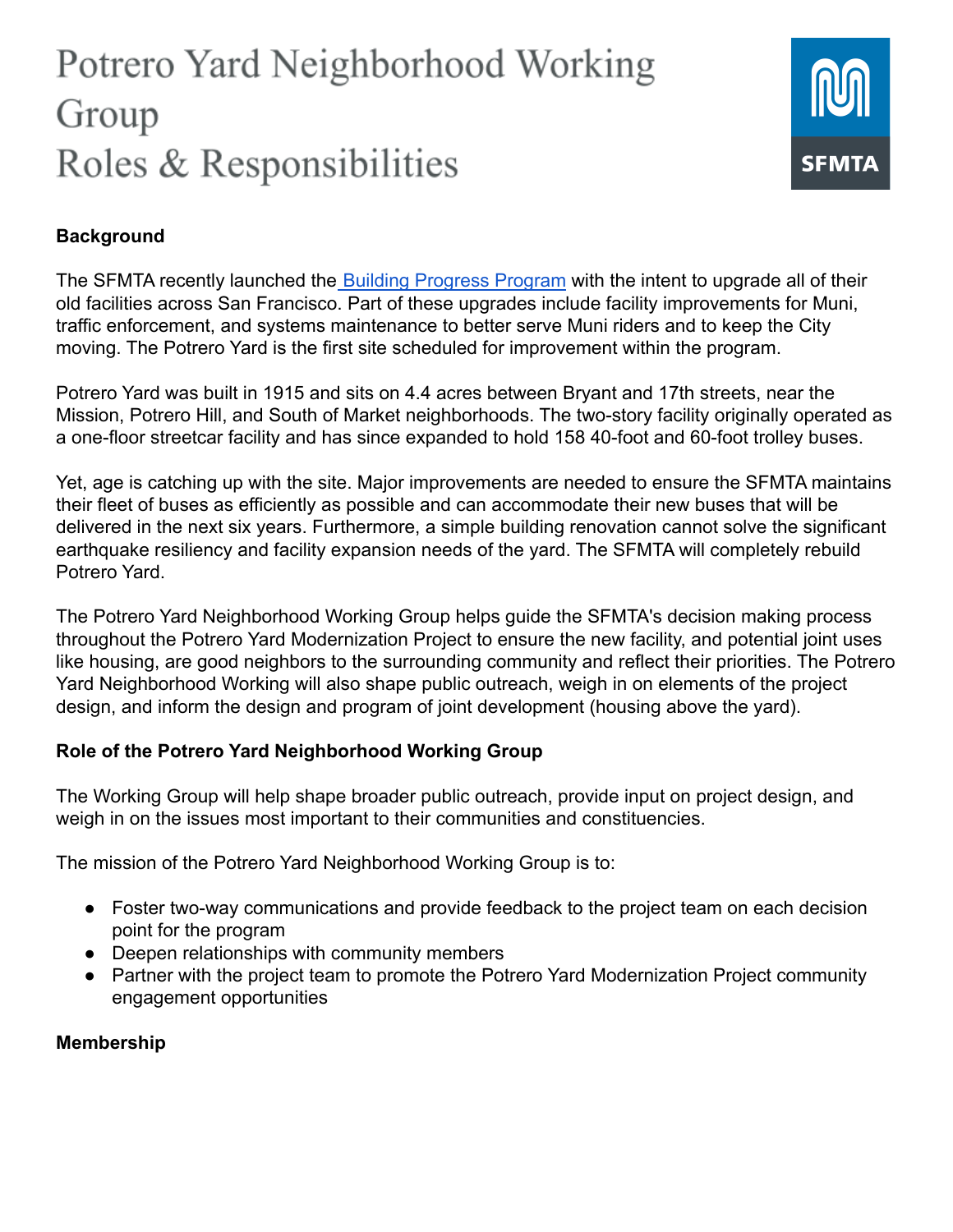# Potrero Yard Neighborhood Working Group Roles & Responsibilities



The Potrero Yard Neighborhood Working Group comprises approximately 15 members, selected by the SFMTA in consultation with the Supervisors of Districts 9 and District 10.

Each seat represents a specific interest in elements of the project. Applicants will be expected to explain how they meet the criteria for at least one seat:

- Citywide transportation advocacy organization
- Citywide environmental, sustainability, open space, or parks organization
- Citywide or neighborhood-based housing organization (2 seats)
- Resident within half-mile radius of Potrero Yard (2 seats)
- Small business owner or manager within half-mile radius of Potrero Yard (2 seats)
- Muni operator, maintenance, union representative or other frontline staff (2 seats)
- Citywide beautification or historical preservation advocacy organization or commission
- Youth, family, or senior-serving non-profit organization within half-mile radius of Potrero Yard
- Neighborhood merchant organization or workforce partner
- At-large (2 seats)

## **Responsibilities of the Potrero Yard Neighborhood Working Group**

Throughout the Potrero Yard Modernization Project, it is expected that Working Group members will:

- Commit to attend at least half of the scheduled meetings, and participate in two public workshops;
- Gain a thorough understanding of the overall project and goals of the Building Progress initiative;
- Listen to and comment on presentations that cover the general direction of the project, as well as key deliverables from the project;
- Establish a dialogue with the member's group, organization, or constituency so that these views can be incorporated into broader public input collected for the project;
- Balance the needs of the member's specific interest group, organization or constituency with citywide interests;
- Assist the project team by identifying opportunities for broader public outreach, providing input on the project design overall, and sharing insights on the issues and concerns affecting the Potrero and Mission communities;
- Assist in publicizing any public workshops, opportunities for engagement, and announcements to the San Francisco public; and
- Respectfully listen and empathize with other viewpoints.

### **Meetings**